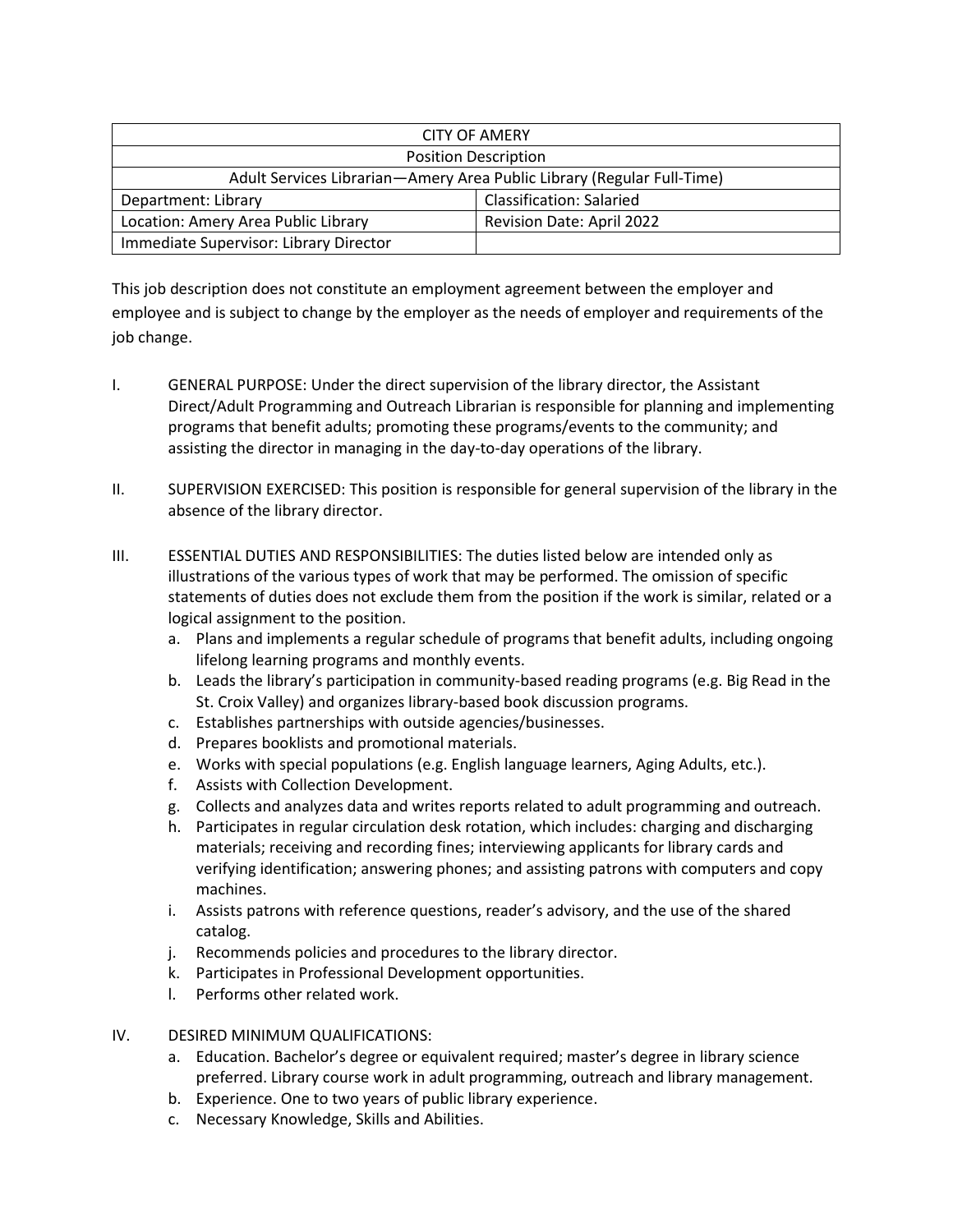- i. Working knowledge of:
	- 1. Specialized library systems and services, including integrated library systems and online research databases.
	- 2. Computer applications, including Microsoft Office and email.
	- 3. Social media.
- ii. Skill in proper and safe operation of:
	- 1. Personal computers including word processing, spreadsheet, email and Web applications; calculator; phone; copy machine; and other standard office equipment.
- iii. Ability to:
	- 1. Effectively present information and respond to questions from patrons.
	- 2. Maintain confidentiality of library patron information.
	- 3. Follow detailed instructions.
	- 4. Gather statistics, analyze information and write reports.
	- 5. Understand library policies and procedures and apply them to library operations.
	- 6. Work independently, organize and prioritize work, respond to varied/changing work demands and make decisions as required.
	- 7. Maintain and foster cooperative and courteous working relationships with the public, peers and supervisors.
	- 8. Maintain skills through active participation in appropriate continuing education activities.
	- 9. Speak, read and write the English language.
	- 10. Practice good personal hygiene and dress in a manner appropriate for the position and in conformance with the general business dress standards in the City of Amery.

## V. WORKING CONDITIONS.

- a. Physical Demands of the Position:
	- i. Ability to work in confined spaces.
	- ii. Ability to bend/twist/reach.
	- iii. Far vision at 20 feet or further; near vision at 20 inches or less.
	- iv. Fingering: keyboarding, writing, filing, sorting, shelving and processing.
	- v. Handling: processing, picking up and shelving books.
	- vi. Lifting and carrying 50 pounds or less.
	- vii. Pushing and pulling objects weighing 300-400 pounds on wheels.
	- viii. Sitting, standing, walking, climbing, stooping, kneeling and crouching.
	- ix. Talking and hearing; use of telephone.
- b. Environmental/Working Conditions: Flexible working hours—frequent evening and weekend hours.
- c. Equipment Used: Audio-visual equipment, book truck, calculator, camera, cash register, copy machine, library automation system, microfilm reader/printer, telephone, computer.
- VI. CITY OF AMERY PERSONNEL POLICIES.
	- a. This position is bound by the personnel policies set forth in the City of Amery Personnel Policies manual.
- VII. SELECTION GUIDELINES. Formal application, rating of education and experience; oral interview and reference check.